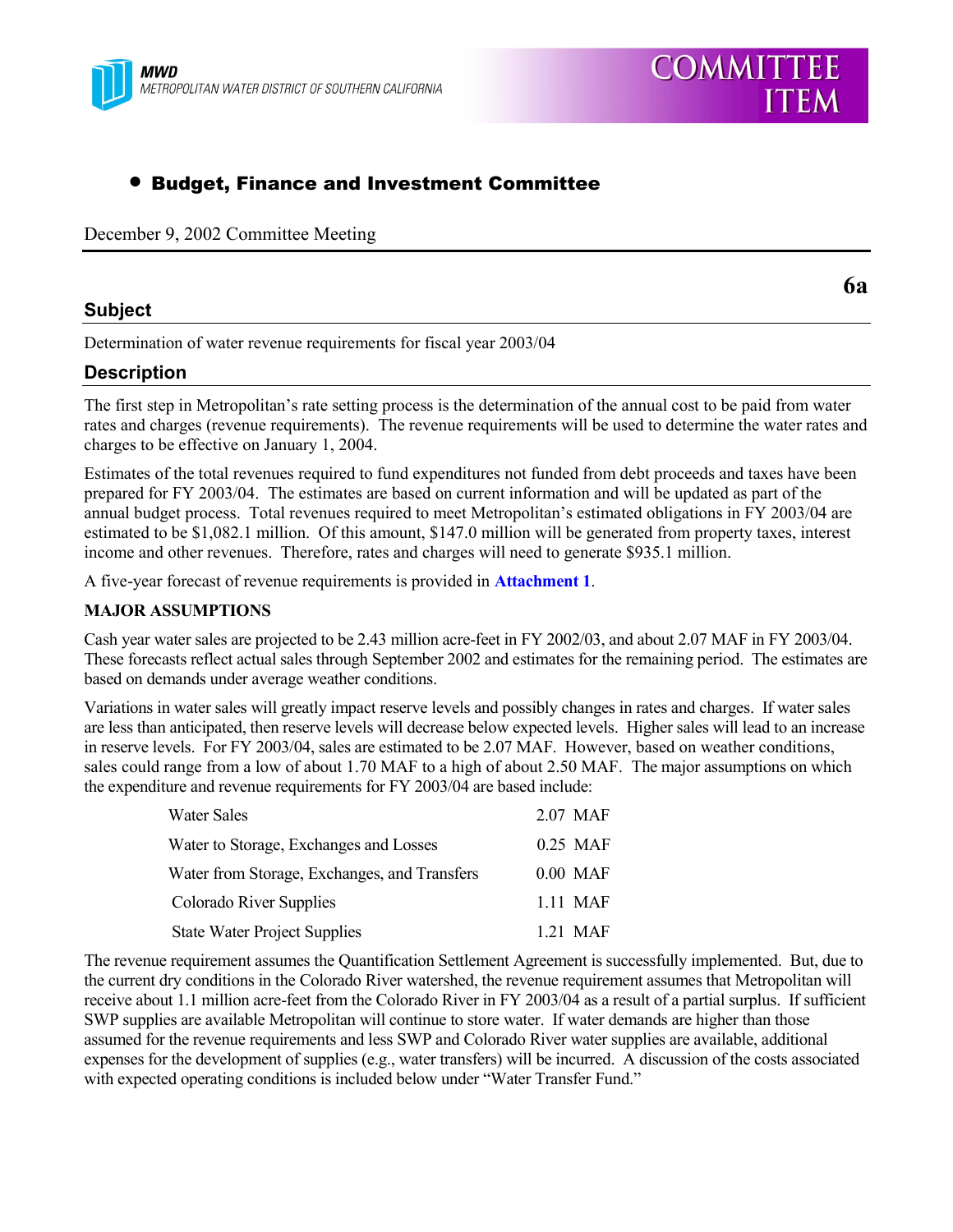# **PROJECTED COSTS FOR FISCAL YEAR 2003/04 Total = \$1,082.1 million**

#### **State Water Project**  $\bullet$  **S358.2 million**

Total costs for FY 2003/04 under the State Water Project are estimated to be approximately \$358.2 million (net of projected credits and based on projected water deliveries of about 1.21 MAF).

#### **Colorado River Power Costs \$29.6 million**

Colorado River Aqueduct diversions are expected to total about 1.11 MAF in FY 2003/04. Power costs for pumping are estimated to be about \$29.6 million. This estimate includes an average cost for wholesale market power purchases of about \$28 per megawatt-hour. Metropolitan is continuing to identify and evaluate options for reducing the cost of wholesale market purchases and reducing the volatility of these costs.

#### **Deposit to Water Transfer Fund \$45.0 million**

The Water Transfer Fund was created to provide funds for the purchase of water transfers and to accrue funds to pay for power charges associated with the initial fill of Diamond Valley Lake. Although it is anticipated that a significant amount of funds will be withdrawn from the Water Transfer Fund, the impact of the Water Transfer Fund on the revenue requirement is limited to the deposit of \$45.0 million from operating revenue.

Withdrawals from the Water Transfer Fund include expenditures for CRA Programs of \$50.0 million. This includes \$6.7 million for the existing conservation agreement between Metropolitan and Imperial Irrigation District and \$43.3 million for the Palo Verde Irrigation District Land Management, Crop Rotation and Water Supply Program (partial up-front payment and initial operating cost).

About \$10.1 million will be withdrawn from the Water Transfer Fund to fund operating costs for the Semitropic Water Banking and Exchange Program and the San Bernardino Transfer Program.

At the end of FY 2003/04 the Water Transfer Fund is expected to have a balance of \$9.6 million. If demands are higher than assumed and/or supplies are less than assumed, costs for the operations of storage programs and the purchase of water transfers could increase substantially. These additional costs would be paid from the Water Transfer Fund and Water Rate Stabilization Fund as needed.

### **Water Management Programs \$46.7 million**

Water management program expenses are expected to total \$46.7 million in FY 2003/04. The estimate is based on increased efforts in Metropolitan's conservation credits program, particularly in the area of large landscape programs, and higher yields from local water recycling projects and groundwater recovery projects. Recycling and groundwater recovery projects supported by Metropolitan's water management programs are expected to increase their annual production by about 29,000 acre-feet over current year estimates. Projected expenditures reflect Metropolitanís ongoing commitment to water conservation, local recycling projects, and groundwater cleanup. These estimates are consistent with efforts to develop local water supplies in cooperation with the member agencies and other local agencies based on the Integrated Resources Plan.

Metropolitan's recent Request for Proposals for desalination projects identified five projects with a potential total yield of about 126,000 acre-feet per year. These projects should not impact Metropolitanís revenue requirements until 2007.

### **Metropolitan Capital Financing Program \$332.6 million**

Capital Financing Program costs include \$165.3 million of revenue bond debt service, and \$50.5 million of general obligation bond debt service.

The Capital Financing Program costs also include \$95.0 million of Pay-As-You-Go expenditures funded from current operating revenue and \$21.9 million for bond defeasance as previously directed by the Board. Total FY 2003/04 capital investment program expenditures for Metropolitanís CIP are estimated to be \$377.9 million.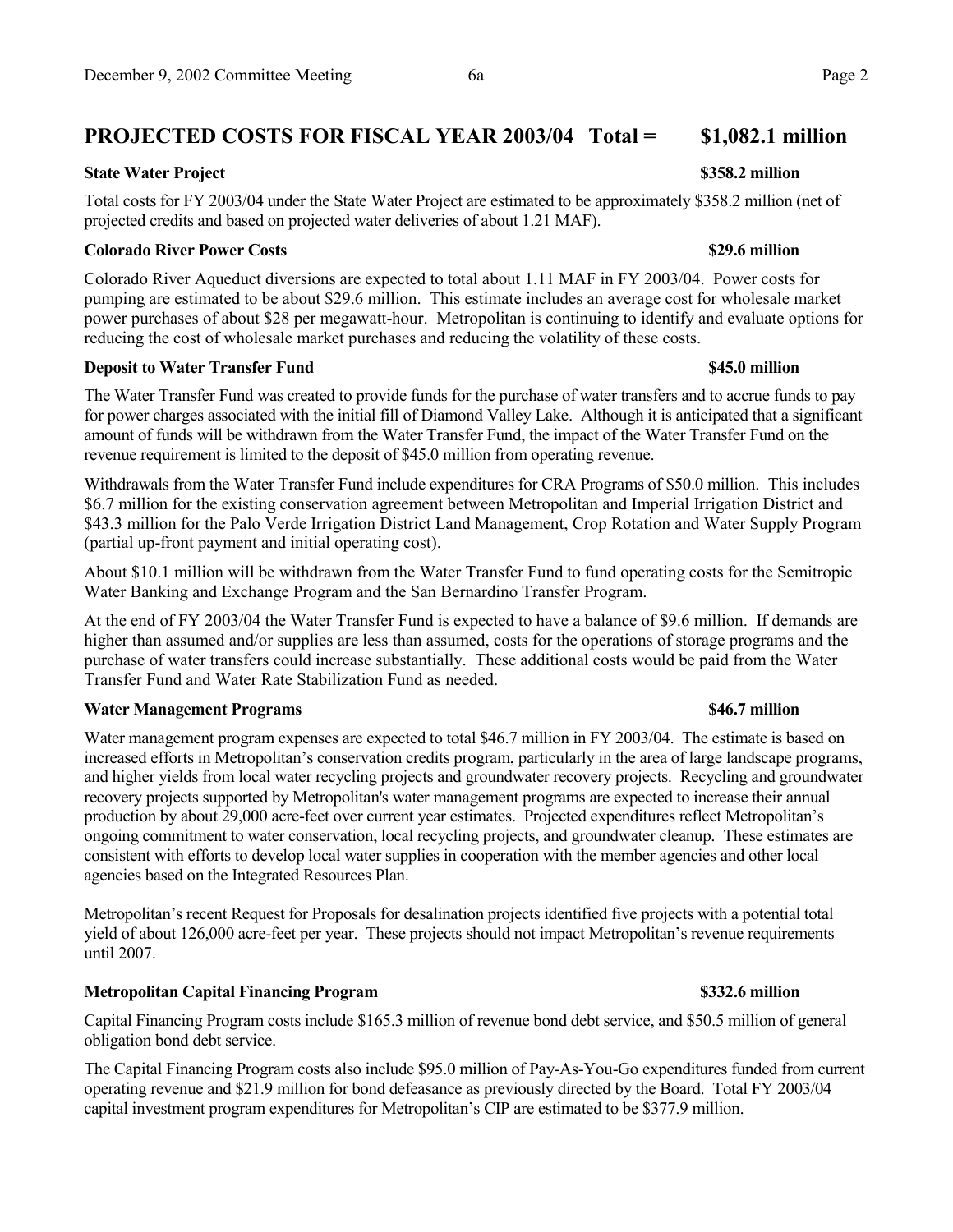## **MWD O&M and Operating Equipment \$256.1 million**

Projected departmental operation and maintenance, operating equipment and other O&M expenditures of \$256.1 million are projected to be approximately \$9.9 million higher than estimates for the current fiscal year. This increase is largely attributed to increased chemical, sludge and power costs for treatment. A detailed breakdown of projected O&M expenditures will be provided during the development of the FY 2003/04 Annual Budget.

### **Adjustments in Reserves \$13.9 million**

During FY 2003/04, an increase in required reserve balances of \$13.9 million has been calculated in accordance with revenue bond covenants and board policies contained in Metropolitan's Administrative Code. Sufficient funds need to be on hand (on July 1) to make interest and principal payments for outstanding and projected debt obligations due July 1, 2004 and to meet revenue bond covenant requirements for debt payments after July 2004. Other fund requirements for July 1, 2004 include the State Water Contract Fund and the Operations and Maintenance Fund.

### **PROJECTED REVENUES FOR FISCAL YEAR 2003/04 Total = \$1,082.1 million**

To determine the rates and charges revenue requirements this total is reduced by revenue from ad valorem property taxes, interest income, hydropower revenues and miscellaneous revenues. Ad valorem property taxes levied at the reduced tax rate of 0.0067 percent of assessed valuations and from annexation charges are estimated to be \$99.3 million. Power recoveries, interest on investments and miscellaneous revenue are expected to produce \$47.7 million during FY 2003/04. Based on the projected expenditure estimates described above, total revenues required from rates and charges in FY 2003/04 are projected to be \$935.1 million.

## **Policy**

As per  $\S$  4304(a) of Metropolitan's Administrative Code, the Chief Executive Officer presents his recommendation of the total revenues required to fund all expenditures not financed by debt proceeds and the revenues to be derived from water sales, for the following fiscal year, to the Budget, Finance and Investment Committee. The Budget, Finance and Investment Committee makes a determination of revenue requirements for the following fiscal year at its December meeting and uses that determination for consideration of water rates and charges at its January meeting, with final action in March.

# **California Environmental Quality Act (CEQA)**

CEQA determination for Options #1 and #2:

The proposed action is not defined as a project under CEQA because it involves continuing administrative activities, such as general policy and procedure making (Section 15378(b)(2) of the State CEQA Guidelines). In addition, the proposed action is not subject to CEQA because it involves the creation of government funding mechanisms or other government fiscal activities, which do not involve any commitment to any specific project which may result in a potentially significant physical impact on the environment (Section 15378(b)(4) of the State CEQA Guidelines).

The CEQA determination is: Determine that the proposed action is not subject to CEQA pursuant to Sections 15378(b)(2) and 15378(b)(4) of the State CEQA Guidelines.

# **Board Options/Fiscal Impacts**

## **Option #1**

Adopt the CEQA determination and determine that revenues required from rates and charges during FY 2003/04 should not be less than \$935.1 million; and use this determination for consideration at the January 2003 meeting of the Budget, Finance and Investment Committee in establishing water rates and charges to be effective January 1, 2004.

**Fiscal Impact:** Revenues from rates and charges of \$935.1 million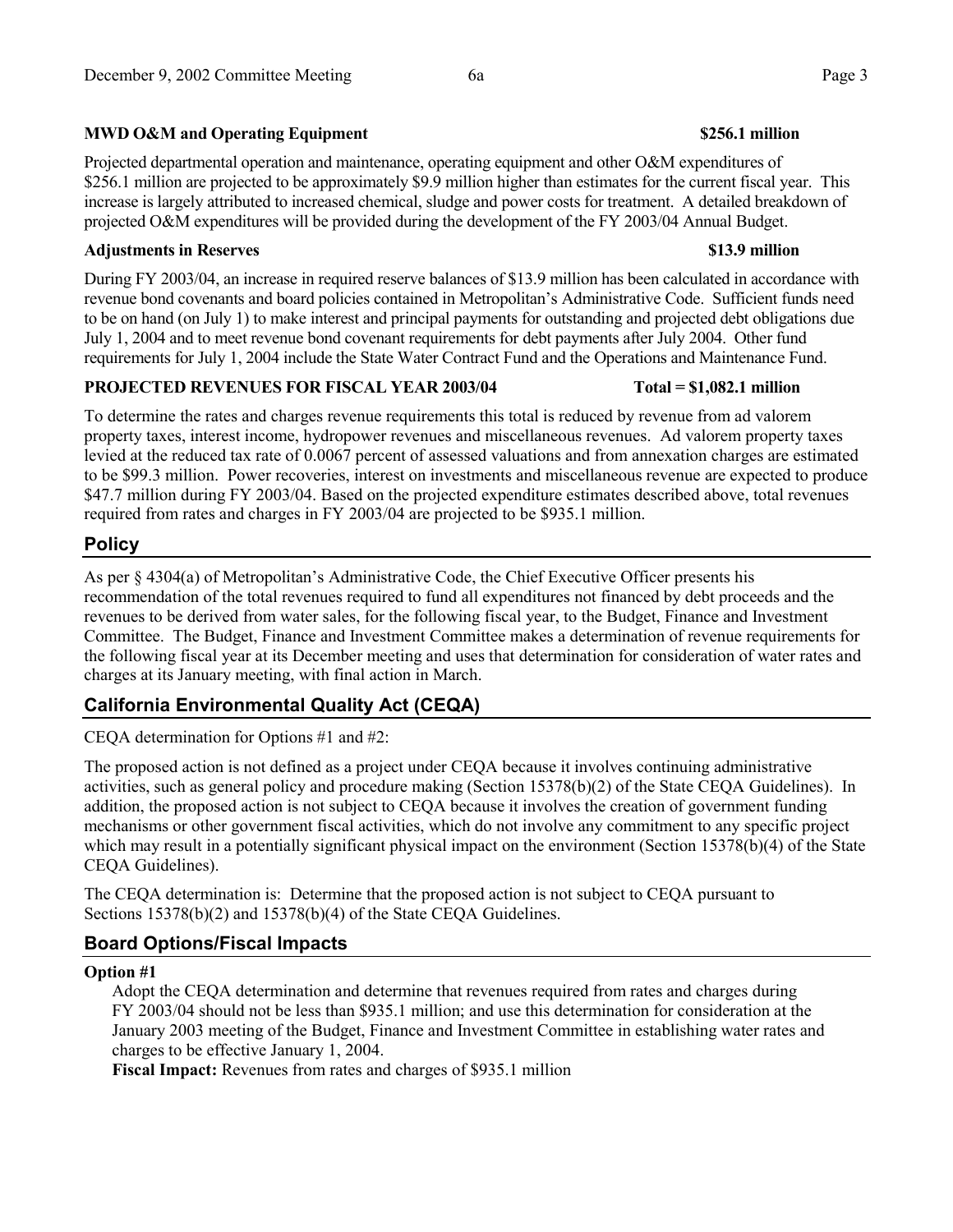#### **Option #2**

Adopt the CEQA determination and direct staff to revise the FY 2003/04 revenue requirement per board direction.

**Fiscal Impact:** Undetermined

## **Staff Recommendation**

Option #1

11/22/2002 *Brian G. Thomas Date*

*Chief Financial Officer*

11/22/2002 *Ronald R. Gastelum*

*Chief Executive Officer*

*Date*

## Attachment 1 - Projected Fiscal Year 2003/04 Revenue Requirements

BLA #1983